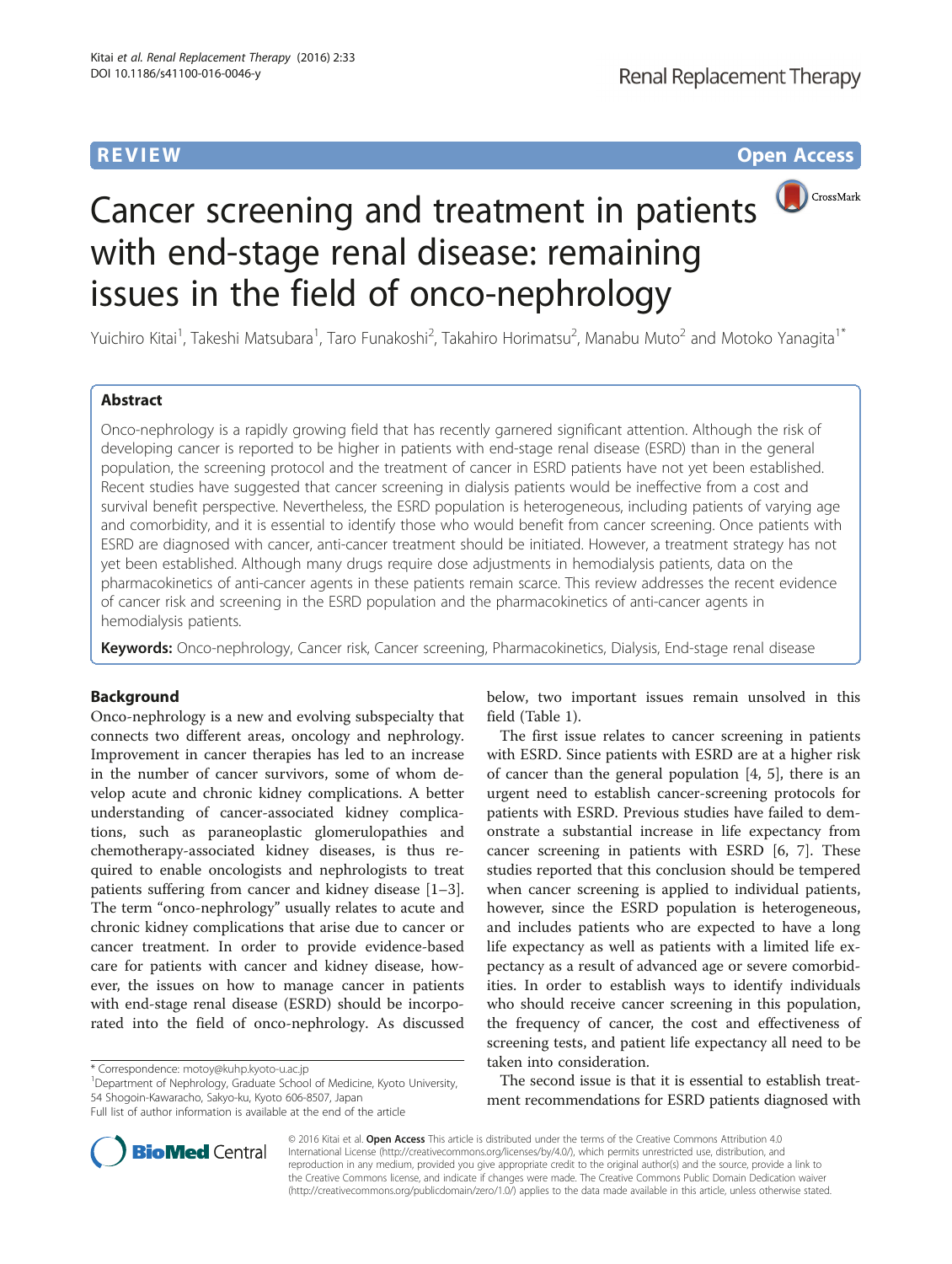#### <span id="page-1-0"></span>Table 1 Areas of special importance in the field of onco-nephrology

| Areas                                                  | Comments                                                                                                                                                                                                                                |  |  |
|--------------------------------------------------------|-----------------------------------------------------------------------------------------------------------------------------------------------------------------------------------------------------------------------------------------|--|--|
|                                                        | The representative areas in $(A) \sim (C)$ can be described as follows (the details were reviewed previously [1]).                                                                                                                      |  |  |
| (A) Acute kidney injury in cancer                      | The causes of AKI in cancer patients can be categorized as prerenal, intrinsic, and postrenal.                                                                                                                                          |  |  |
| patients                                               | · Prerenal (extracellular fluid depletion, hypercalcemia, hepatic sinusoidal occlusive syndrome, drugs)                                                                                                                                 |  |  |
|                                                        | · Intrinsic (acute tubular necrosis, lymphomatous infiltration of the kidney, cast nephropathy, tumor lysis<br>syndrome, thrombotic microangiopathy, secondary glomerulopathies)                                                        |  |  |
|                                                        | • Postrenal (extrarenal obstruction due to primary disease, retroperitoneal lymphadenopathy,<br>retroperitoneal fibrosis)                                                                                                               |  |  |
| (B) Paraneoplastic glomerulopathies                    | • Solid malignancy-associated membranous nephropathy                                                                                                                                                                                    |  |  |
|                                                        | • Hematologic malignancy-associated minimal change disease                                                                                                                                                                              |  |  |
| (C) Chemotherapy-associated kidney                     | · Minimal change disease and focal segmental glomerulosclerosis (interferon, pamidronate)                                                                                                                                               |  |  |
| manifestations                                         | • Acute tubular necrosis and electrolyte wasting (cisplatin)                                                                                                                                                                            |  |  |
|                                                        | • Magnesium wasting (cetuximab)                                                                                                                                                                                                         |  |  |
|                                                        | • Thrombotic microangiopathy (bevacizumab, tyrosine kinase inhibitors, and gemcitabine)                                                                                                                                                 |  |  |
|                                                        | • Cast nephropathy (methotrexate)                                                                                                                                                                                                       |  |  |
| (D) Cancer risk and screening in<br>patients with ESRD | Although the etiologies of cancer-associated renal diseases in $(A) \sim (C)$ are relatively well understood, the proto-<br>cols of the cancer screening and effective anti-cancer treatment for ESRD patients are not established yet. |  |  |
| (E) Anti-cancer chemotherapy in<br>patients with ESRD  |                                                                                                                                                                                                                                         |  |  |

cancer. The coexistence of ESRD with cancer reduces the likelihood that cancer patients will receive optimal anticancer therapy and supportive care. Chemotherapy might be withheld because they are undergoing hemodialysis (HD). A lack of information concerning chemotherapy in patients with ESRD also leads to the improper use of anticancer agents and severe adverse effects in these patients [[8\]](#page-7-0). Data on renal or dialysis clearance for these agents remain scarce, although the number of case studies that include pharmacokinetic data and information related to the safety and efficacy of these agents has gradually increased in recent years. It is essential to find dose adjustment models and to modify existing chemotherapy protocols adequately for HD patients.

This review updates the information on cancer screening and the pharmacokinetics of anti-cancer agents in patients with ESRD.

# Cancer risk in patients with ESRD

Observational studies have suggested an increased cancer risk in patients with ESRD [[9, 10\]](#page-7-0). Patients on chronic dialysis have an increased risk of cancer for several reasons, including the presence of chronic infection, a compromised immune system, nutritional deficiencies, and altered DNA repair [\[5](#page-7-0)]. There are also predisposing factors that contribute to the higher incidence of certain cancers in dialysis patients. Acquired renal cystic kidney disease increases the risk of renal cell carcinoma [\[11](#page-7-0)]. Long-term use of analgesics is a risk factor for transitional cell carcinoma of the bladder, ureter, and renal pelvis and for renal cell carcinoma [\[11](#page-7-0)–[13\]](#page-7-0). In addition,

the use of prolonged oral cyclophosphamide is a risk factor for bladder cancer [[14\]](#page-7-0). Notably, there is an increased risk of several infection-associated cancers, such as the liver, cervix uteri, and tongue [[5, 15](#page-7-0)–[17\]](#page-7-0). The higher prevalence of infection with hepatitis B and C and human papillomavirus in HD patients probably accounts for the increased risks of these cancers [[18](#page-7-0)–[20](#page-7-0)]. In contrast, it remains controversial whether the risk of cancer of the lung, stomach, colon, breast, and corpus uteri is increased in patients with ESRD [\[5](#page-7-0), [15](#page-7-0)–[17](#page-7-0)]. In Japan, the most common cancer in ESRD patients is renal cell carcinoma, and the second is multiple myeloma, followed by liver and colon cancer in males and uterine cancer in females [\[21](#page-7-0)]. In contrast, while the most common cancer in ESRD patients in the USA is renal cell carcinoma as is in Japan, the second is prostate cancer in males and breast cancer in females [[22\]](#page-7-0). In addition, whether cancer risk differs between transplant periods (under immunosuppression) and periods of dialysis after transplant failure (when immunosuppression is ceased or reduced) was investigated in a retrospective cohort of 8173 kidney transplant recipients [[23\]](#page-7-0). In the multivariate analysis, incidences of non-Hodgkin lymphoma, lip cancer, and melanoma, which were included in infection- or immune-related cancers, were lower during dialysis after transplant failure whereas the incidence of thyroid cancer, which was shown to be included in ESRD-related cancer, was lower during periods of transplant function. More recently, a larger retrospective study including 202,195 kidney transplant candidates and recipients also examined whether cancer risk changes between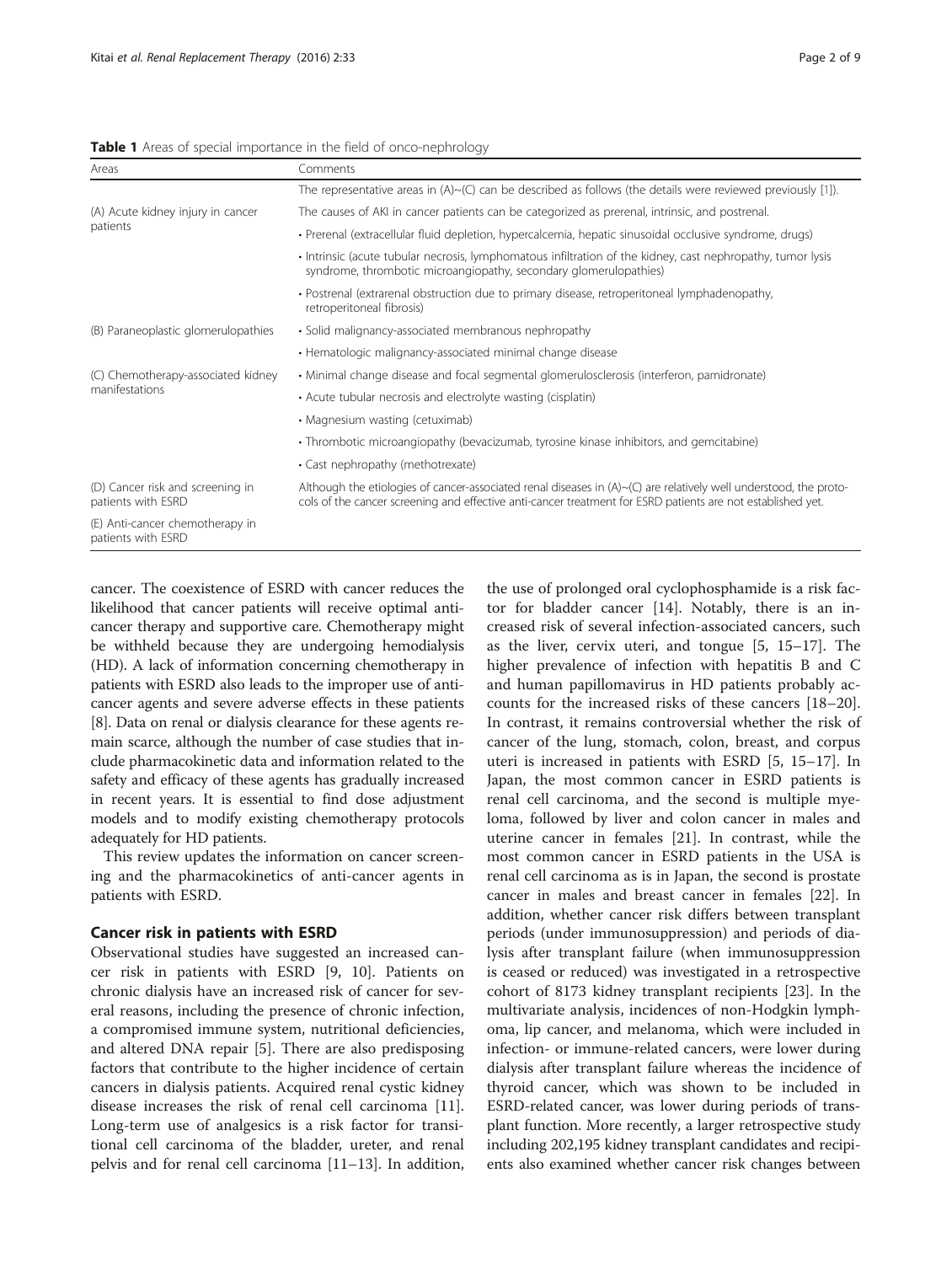transplant periods and periods of dialysis [[22\]](#page-7-0). Due to the large sample size, this study provided more precise estimates of many individual cancers. In this study, individuals with transplants had higher adjusted risks of Kaposi sarcoma; non-Hodgkin lymphoma; Hodgkin lymphoma; melanoma; and cervical, anal, vaginal/vulvar, penile, otopharyngeal, liver, stomach, lung, lip, and non-epithelial skin cancers (which were included in infection- or immune-related cancers) than those with nonfunctioning kidneys on waiting lists and those with graft failure. In contrast, individuals with nonfunctioning kidneys had higher adjusted risks of kidney and thyroid cancers, which were considered to be related to ESRD. These studies indicated that the risk of infection- or immune-related cancers was higher in transplant recipients with functioning kidneys whereas the risk of ESRD-related cancers was higher in those under dialysis following kidney failure.

#### Cancer screening in the ESRD population

Standard malignancy-screening recommendations are based on the assumption that those screened would have a normal life span. It must be taken into consideration that benefit may be reduced or absent in individuals with low life expectancy. There is a general agreement that routine cancer screening is unlikely to result in a net benefit for individuals with limited life expectancy [[24](#page-7-0), [25\]](#page-7-0). This is reflected in the existing guidelines for various kinds of cancer, although different guidelines recommend different life expectancies or age cutoffs for cessation of cancer screening [\[26](#page-7-0)]. In the ESRD population, the expected remaining lifetime of most dialysis patients is shorter than the time lived after a cancer diagnosis, making cancer screening ineffective in terms of cost and survival benefit [[27](#page-7-0), [28](#page-7-0)]. In a costeffectiveness analysis that compared cancer screening in patients on HD with screening in the general population, the screening benefits of mammography, Papanicolaou tests, flexible sigmoidoscopy, and serum prostatespecific antigen (PSA) levels were denied for the following reasons [[6\]](#page-7-0): First, the costs per unit of survival benefit conferred by cancer screening were 1.6 to 19.3 times higher in patients with ESRD compared with those in the general population. Second, the net gain of life expectancy in patients with ESRD via these screening programs was calculated to be 5 days or less. Based on these results, it was concluded that routine cancer screening in the ESRD population was a relatively ineffective allocation of financial resources. Similar findings were also shown in a study evaluating the efficacy of breast and cervical cancer screening of Canadian women on HD [[7\]](#page-7-0).

It is important to recognize that the results obtained in these studies are average results for the ESRD population. It must not be concluded that no HD patients need

cancer screening. Life expectancy for patients on dialysis would be better in the absence of coexisting complications, for example. In addition, malignancy is a common cause of death in patients receiving dialysis. In Japan, the percentage of HD patients who died of malignancies was 9.1 % in total causes of death, ranking third after cardiac failure (27.2 %) and infectious diseases (20.3 %) [[29\]](#page-7-0). It should also be noted that patient survival in Japan has been better than that in the Western countries [[30\]](#page-7-0). In addition, the magnitude of the association between mortality and cancer was greater in Japan than in Europe or the USA [\[30](#page-7-0)]. One cannot ignore the significant benefit to a patient who is diagnosed with a malignancy at an early stage by cancer screening and who could potentially receive curative therapy. These screening tests seem to be better limited to individualized patients with risk factors for malignancy and long life expectancy. The difference in cancer incidence between kidney transplant recipients and dialysis patients with nonfunctioning kidneys also suggests a need to individualize cancer screening [\[22](#page-7-0), [23](#page-7-0)]. In the CANcer and DialYsis (CANDY) study including 178 patients on chronic HD who subsequently had cancer, the mean and median times for cancer development after dialysis initiation were 30.8 and 13 months, respectively [\[8](#page-7-0)]. These results may indicate that cancer screening should be performed not long after the beginning of dialysis sessions, especially within the first few years. Further studies would help to establish cancer-screening protocols.

Although cancer-screening protocols in patients with ESRD have not been established, the efficacy of tumor markers has been relatively well examined in the ESRD population. Tumor markers have been used to follow the clinical course of certain cancers and also used as cancer-screening tools (Table [2\)](#page-3-0). Since many tumor markers are not removed effectively by HD due to the relatively high molecular weight, serum levels are elevated after HD as a result of hemoconcentration, limiting their clinical effectiveness [[31](#page-7-0)–[33](#page-7-0)]. Total PSA, the sum of free and complex PSA, is used as a screening test for prostate cancer, usually in combination with digital rectal and ultrasound-guided examination. The percent of free PSA (fPSA) in total PSA (tPSA) is also used to enhance the discrimination of prostate cancer because the percent of fPSA is lower in men with prostate cancer than that in men with benign disorders [\[34](#page-7-0)]. tPSA is valid in dialysis patients, although fPSA is elevated and should not be used as a screening test for prostate cancer in dialysis patients [\[35](#page-7-0)]. Cancer antigen 125 (CA-125) is a tumor marker for ovarian cancer but is also produced by mesothelial cells [[36\]](#page-7-0). Serum CA-125 levels are elevated in HD patients with serosal fluid, pleural effusion, ascites, etc., and the results should be interpreted with caution [[37\]](#page-7-0). In particular, this marker is a less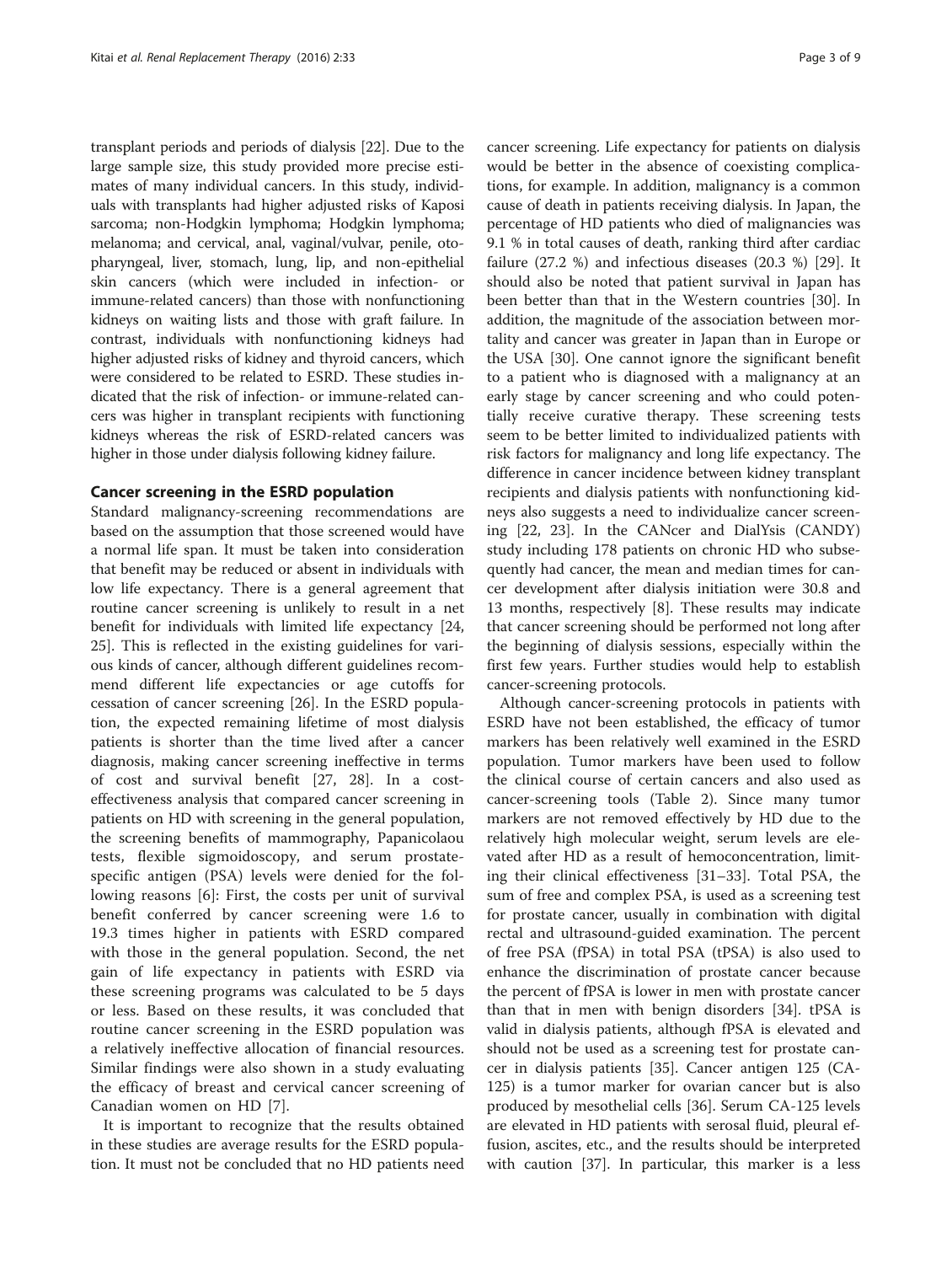<span id="page-3-0"></span>Table 2 Summary of tumor markers in dialysis patients (modified from [[31](#page-7-0)])

| Tumor marker                                                                                                                                       | Comments                                                                                                                                                                                                                                                                                                                                                                                                                                                                                                                                                                      |  |  |  |
|----------------------------------------------------------------------------------------------------------------------------------------------------|-------------------------------------------------------------------------------------------------------------------------------------------------------------------------------------------------------------------------------------------------------------------------------------------------------------------------------------------------------------------------------------------------------------------------------------------------------------------------------------------------------------------------------------------------------------------------------|--|--|--|
| (A) Reliable in dialysis patients                                                                                                                  |                                                                                                                                                                                                                                                                                                                                                                                                                                                                                                                                                                               |  |  |  |
| Total prostate-specific antigen (tPSA)                                                                                                             | Free PSA (fPSA) could be filtered through glomeruli, consistent with its low<br>molecular weight (28 kDa). Decreased GFR leads to an increased serum<br>level of fPSA and higher percent fPSA to tPSA (%fPSA), since the level of<br>tPSA does not differ compared with that of the controls [35]. Although not<br>eliminated by low-flux membranes, fPSA is cleared by high-flux mem-<br>branes [76], since molecules smaller than 5 and 50 kDa are filtered by low-<br>flux and high-flux dialysis membranes, respectively [39].                                            |  |  |  |
| β-human chorionic gonadotropin (β-hCG), α-fetoprotein                                                                                              |                                                                                                                                                                                                                                                                                                                                                                                                                                                                                                                                                                               |  |  |  |
| (B) Falsely elevated in dialysis patients                                                                                                          |                                                                                                                                                                                                                                                                                                                                                                                                                                                                                                                                                                               |  |  |  |
| Cancer antigen 125 (CA-125)                                                                                                                        | CA-125 is elevated in patients with peritoneal, pleural, or pericardial<br>effusion [37]. In particular, CA-125 is falsely elevated as a result of nonspe-<br>cific peritoneal irritation or peritonitis in patients undergoing peritoneal<br>dialysis [38]. The serum concentration of CA-125 is increased during<br>hemodialysis, probably due to hemoconcentration [32].                                                                                                                                                                                                   |  |  |  |
| Carbohydrate antigen 19-9 (CA19-9), carcinoembryonic antigen (CEA),<br>squamous cell carcinoma (SCC) antigen, and neuron-specific enolase<br>(NSE) | Although the metabolism and clearance are not fully understood, previous<br>studies revealed that the serum levels of CA19-9, CEA, SCC, and NSE are<br>elevated in dialysis patients compared with patients with normal renal<br>function [39-42]. An increase in the serum levels of these tumor markers is<br>also found during hemodialysis, probably as a result of hemoconcentration<br>[32]. It should be noted that SCC is cleared by high-flux membranes due<br>to its molecular weight of 42 to 48 kDa, although it is not eliminated by<br>low-flux membranes [33]. |  |  |  |

GFR glomerular filtration rate

accurate indicator of disease burden in patients undergoing peritoneal dialysis, since serum levels may be falsely elevated as a result of nonspecific peritoneal irritation or peritonitis [[38\]](#page-7-0). Carbohydrate antigen 19-9 (CA19-9), carcinoembryonic antigen (CEA), squamous cell carcinoma (SCC) antigen, and neuron-specific enolase (NSE) have also been reported to be falsely elevated in dialysis patients compared with patients with normal renal function [[39](#page-7-0)–[42](#page-7-0)]. In contrast, α-fetoprotein and β-human chorionic gonadotropin are reliable tumor markers in dialysis patients [\[43](#page-7-0)].

Although increased risks of colorectal and breast cancer have not been established in the ESRD population, as stated above, it has been emphasized that the results of fecal occult blood tests and mammography in patients with ESRD should be interpreted with caution. A positive stool guaiac test occurs at a higher frequency in dialysis patients due to an increased incidence of nonmalignant gastrointestinal abnormalities. In one series, the incidence of guaiac positive stools was three times higher in asymptomatic dialysis patients compared with non-ESRD controls [[44\]](#page-7-0). However, the presence of a positive stool test in asymptomatic patients may enable the early detection of colorectal cancer. Mammography, a low-dose x-ray system for examination of the breasts, aids in the earlier detection of breast cancer. The presence of benign vascular calcification in women with ESRD complicates mammography and leads to higher rates of false-positive results [\[45](#page-7-0)]. Since these cancers do not appear to be more common in patients with ESRD,

patients on transplant waiting lists and patients with predisposing risk factors and long expected survival would be appropriate candidates for these screenings.

# Pharmacokinetics of anti-cancer agents in patients on hemodialysis

Chemotherapy can be challenging when the patient's renal function is compromised. Although most anticancer agents are eliminated through the kidney, data on renal or dialysis clearance of these agents are scarce and often incomplete. The available recommendations for the appropriate dose adjustment of these agents for the ESRD population are based on data from a small series of case reports and expert opinions [[46\]](#page-7-0). Many cytotoxic agents are excreted predominantly in the urine unchanged or as active/toxic metabolites. Thus, any reduction in renal clearance may result in the accumulation of potentially toxic components and overdose. For anuric HD patients, although the renal toxicity of chemotherapeutic agents is not a problem, the patients are exposed to all other potential dose-related systemic adverse effects. In addition, previous pharmacokinetic studies indicated that changes in the non-renal drug clearance occur in patients with ESRD [\[47](#page-7-0)]. Drug-metabolizing enzymes and transporters in other organs are considered to be affected by kidney diseases [\[47\]](#page-7-0). The influence of renal insufficiency on the renal and non-renal drug clearance of anti-cancer agents remains incompletely understood. The CANDY study included 178 patients on chronic HD who subsequently had cancer and 50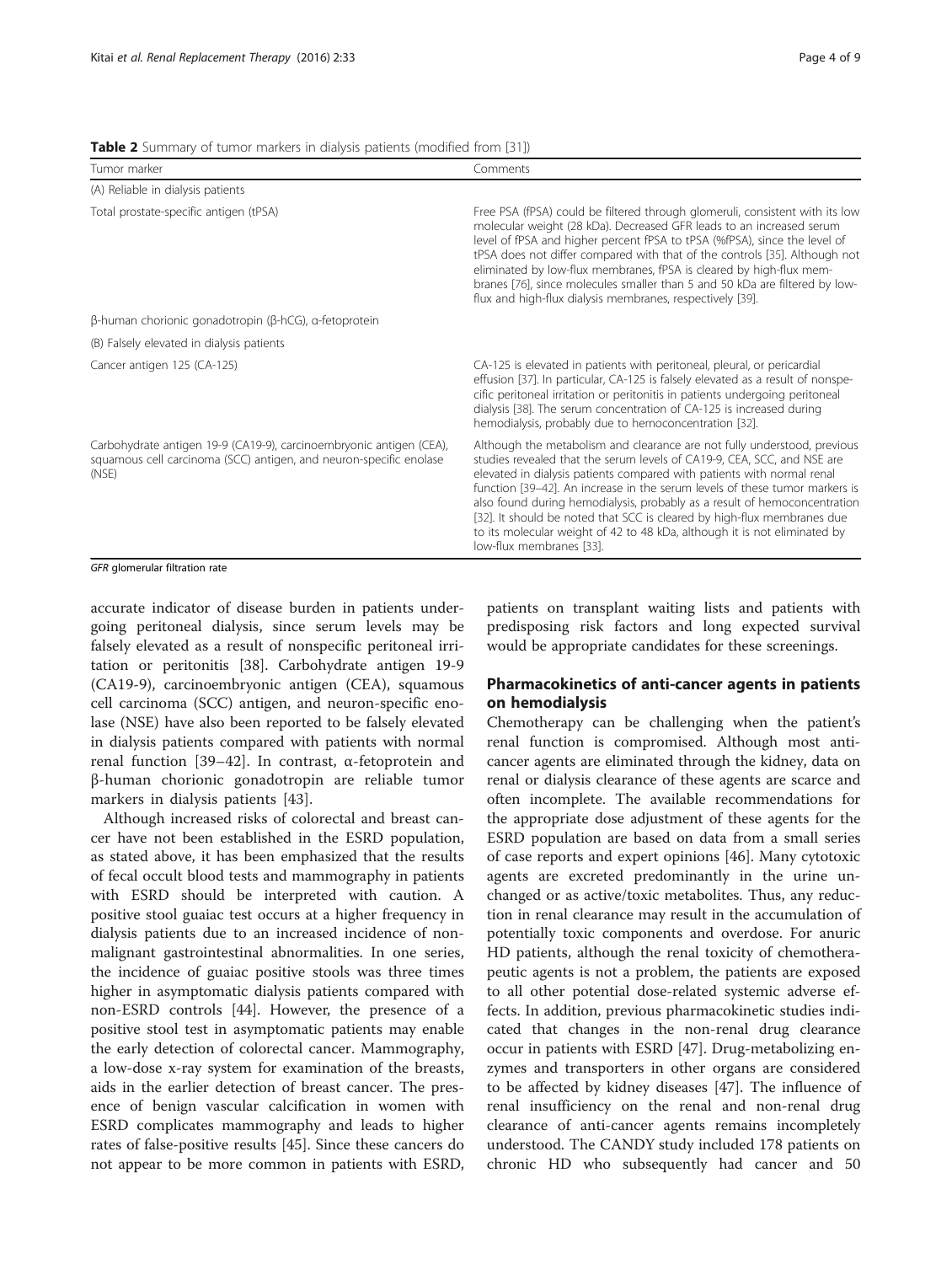patients (28 %) who had received anti-cancer drug treatment. Most of the patients received at least one anticancer agent for which specific attention was required in terms of drug dosage adjustments (72 %) and adequate timing of administration (82 %) [[8\]](#page-7-0). A total of 44 % of the treated patients developed iatrogenic toxicity: 34 % related to drugs requiring dosage adjustment and 17 % related to additional drugs with no existing management recommendations in dialysis patients. These results indicated that the lack of evidence concerning the use of systemic anti-cancer agents in renal insufficiency could lead to the inappropriate use of chemotherapy and fatal toxic effects in these patients. Although the pharmacokinetics of several chemotherapeutic agents in HD patients has been relatively well examined in case studies, the dose and timing of administration remain under debate. Previous case studies have examined different doses and intervals between HD and drug administration. HD immediately after dialyzable drug administration may improve tolerance although such protocols may lead to the reduction of anti-neoplastic efficacy and impose excess burden on the patient and treatment teams. In addition, a limited number of facilities can offer both HD and anti-cancer treatment on the same day. These limitations might deprive the patient of opportunities to receive optimal anti-cancer treatment. These social factors must also be taken into consideration in the establishment of anti-cancer therapeutic protocols.

This section focuses on the relatively well-described anti-cancer agents used in HD patients that have different main elimination organs, carboplatin (mainly eliminated by the kidney) and 5-fluorouracil (5-FU) (mainly eliminated by the liver), as well as tyrosine kinase inhibitors, that are frequently used in this new era of targeted anti-cancer therapy.

#### Carboplatin

One of the most widely used anti-cancer agents in HD patients is a platinum derivative, carboplatin [[48, 49](#page-7-0)]. In patients with normal renal function, approximately 70 % of the administered dose is excreted in the urine [[50](#page-7-0)]. It has been shown that the target area under the curve (AUC) of carboplatin is associated with myelosuppressive and cytotoxic effects. Therefore, in clinical practice, the Calvert formula is well accepted for calculating the dose of carboplatin: dose  $(mg) = AUC (mg/ml \times min) \times$ (glomerular filtration rate [GFR]  $(ml/min) + 25$ ] [\[50](#page-7-0)]. For patients with ESRD, many clinicians still use this formula with the assumption that the GFR can be almost equal to zero [[51](#page-7-0)–[53](#page-8-0)]. This AUC-targeted dose adjustment has permitted the individualization of the carboplatin dose for maximum effect with tolerable adverse effects. The HD setting after the administration of

carboplatin influences the concentration of carboplatin in the plasma, since carboplatin can be removed from the plasma by HD [[48](#page-7-0)]. The interval between the administration of carboplatin and HD varied between 1 and 24 h in previous studies (Table [3](#page-5-0)). In these studies, the AUCs varied depending on the doses and intervals between drug infusion and HD. Although there were variations between studies, the AUCs seemed to be higher when HD was started long after carboplatin infusion. A certain amount of carboplatin can be eliminated by performing HD in an early phase when the protein binding ratio is low [[54\]](#page-8-0). This dialyzability may help to improve tolerance, although actual AUC values may be less reliable and more unstable when HD is performed immediately after the administration [\[51](#page-7-0)]. The protein binding of carboplatin, which hinders its elimination in HD, has been observed to increase by 50 % after 24 h of administration [[54\]](#page-8-0). Oguri et al. reported that the actual AUC values were approximately 20 % higher than the target AUC when HD was performed 24 h after the administration of carboplatin [\[51](#page-7-0)]. Particular attention should be paid to the development of adverse events such as hematological toxicities when there is a long interval between carboplatin administration and HD.

### 5-FU

5-FU is mainly metabolized via redihydropyrimidine dehydrogenase in the liver and other tissues, and only a small amount of 5-FU (approximately 10 % of the administered dose) is eliminated unchanged by the kidney [[55\]](#page-8-0). In line with its short elimination half-life (20 min), 5-FU is given by intravenous continuous infusion over several days as well as by intravenous bolus infusion, allowing the easy determination of systemic clearance based on steady-state plasma concentrations [\[56](#page-8-0)]. In a previous case report, a weekly regimen composed of CPT-11 (50 mg/m<sup>2</sup>) followed by leucovorin (10 mg/m<sup>2</sup>) and 5-FU (400  $mg/m^2$ ) was administered immediately after HD. Although the dose of 400 mg/m<sup>2</sup> 5-FU was reduced compared with that of patients with normal renal function, the bolus intravenous injection of 5-FU to HD patients after HD sessions provided a blood concentration profile similar to that in normal subjects [\[57](#page-8-0)]. The patient presented with grade 3 hematological toxicity that was recovered by granulocyte colony-stimulating factor. In another study, the intravenous bolus and continuous infusion of 5-FU was included in the FOLFOX 4 regimen; the doses of oxaliplatin and 5-FU were both reduced from those in the original FOLFOX 4 regimen. The dose of oxaliplatin was 40 mg/m<sup>2</sup>, and 5-FU was given as a bolus of 300 mg/ $m<sup>2</sup>$  followed by a continuous intravenous infusion of 500 mg/m<sup>2</sup> [[58\]](#page-8-0). HD was performed 1 h after the administration of oxaliplatin on day 1 and was repeated 2 days later after the completion of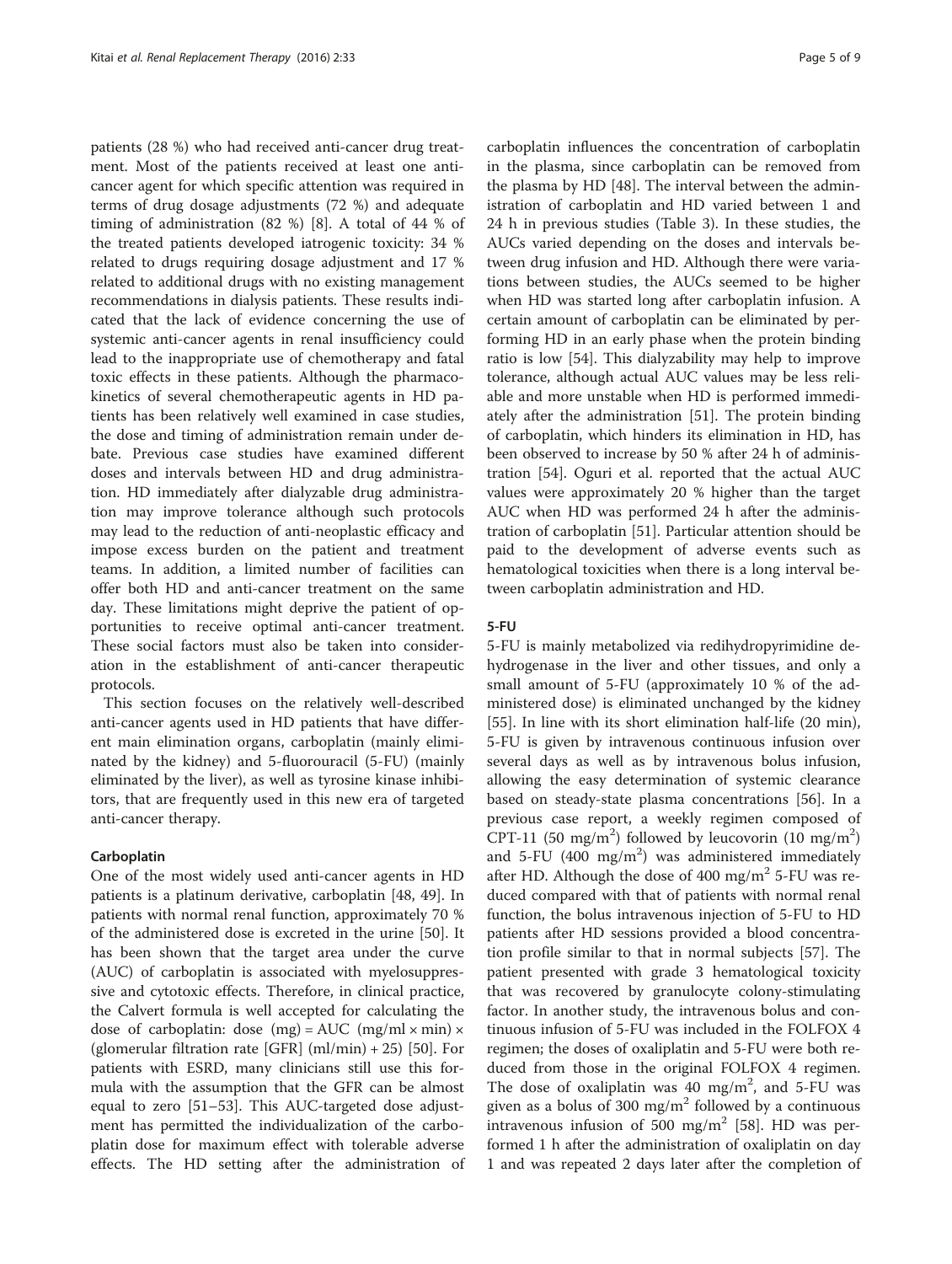|                             | Number of patients | Disease                                                                                    | Carboplatin dose                | Interval between<br>carboplatin<br>infusion and<br>hemodialysis (h) | $AUC$ (mg $\times$ min/ml)<br>of free carboplatin |
|-----------------------------|--------------------|--------------------------------------------------------------------------------------------|---------------------------------|---------------------------------------------------------------------|---------------------------------------------------|
|                             |                    | (A) Hemodialysis was initiated soon after carboplatin infusion ( $1~2~$ h after infusion). |                                 |                                                                     |                                                   |
| Kurata et al. (1994) [77]   |                    | Ovarian carcinoma                                                                          | 240 mg/m <sup>2</sup> (cycle 1) | $\overline{1}$                                                      | 3.14                                              |
|                             |                    |                                                                                            | 240 mg/m <sup>2</sup> (cycle 2) | 2                                                                   | 5.09                                              |
| Suzuki et al. (1997) [78]   | $\mathbf{1}$       | Merkel cell carcinoma                                                                      | 150 mg (cycle 1)                | 1                                                                   | 4.6                                               |
|                             |                    |                                                                                            | 150 mg (cycle 2)                | 2                                                                   | 4.8                                               |
| Watanabe et al. (2002) [52] | 1                  | Ovarian carcinoma                                                                          | 125 mg (cycle 1)                | 1.5                                                                 | 2.21                                              |
| Furuya et al. (2003) [79]   | 1                  | Urothelial carcinoma                                                                       | 125 mg                          |                                                                     | 2.44                                              |
| Takezawa et al. (2008) [80] | $\mathbf{1}$       | <b>SCLC</b>                                                                                | 250 mg/m <sup>2</sup> (cycle 1) |                                                                     | 4.10                                              |
|                             |                    |                                                                                            | 275 mg/m <sup>2</sup> (cycle 2) | $\overline{1}$                                                      | 4.16                                              |
| Kamata et al. (2009) [81]   | $\mathbf{1}$       | <b>NSCLC</b>                                                                               | 150 mg/m <sup>2</sup>           |                                                                     | 4.9                                               |
| Yoshida et al. (2009) [82]  | $\mathbf{1}$       | Ovarian carcinoma                                                                          | 125 mg                          |                                                                     | 0.98                                              |
| Kondo et al. (2012) [83]    | $\mathbf{1}$       | Cancer of unknown primary                                                                  | 125 mg (cycle 1)                | 1                                                                   | 3.03                                              |
|                             |                    |                                                                                            | 125 mg (cycle 2)                | 1                                                                   | 3.44                                              |
|                             |                    |                                                                                            | 125 mg (cycle 3)                |                                                                     | 3.5                                               |
| Hiraike et al. (2012) [54]  | 1                  | SCLC                                                                                       | 480 mg (cycle 1)                | 1                                                                   | 13.45                                             |
|                             |                    |                                                                                            | 170 mg (cycle 2)                | 1                                                                   | 5.74                                              |
|                             |                    | (B) Hemodialysis was initiated long after carboplatin infusion (16~24 h after infusion).   |                                 |                                                                     |                                                   |
| Motzer et al. (1990) [84]   | $\overline{2}$     | Germ cell tumor                                                                            | 100 mg/m $^2$                   | 24                                                                  | 6.7                                               |
|                             |                    | Germ cell tumor                                                                            | 100 mg/m <sup>2</sup>           | 24                                                                  | 6.9                                               |
| Chatelut et al. (1994) [48] | $\mathbf{1}$       | Ovarian carcinoma                                                                          | 100 mg (cycle 1)                | 24                                                                  | 3.5                                               |
|                             |                    |                                                                                            | 150 mg (cycle 2)                | 24                                                                  | 6.7                                               |
|                             |                    |                                                                                            | 150 mg (cycle 3)                | 24                                                                  | 6.06                                              |
| Watanabe et al. (2002) [52] | $\mathbf{1}$       | Ovarian carcinoma                                                                          | 125 mg (cycle 2)                | 16                                                                  | 4.43                                              |
|                             |                    |                                                                                            | 125 mg (cycle 3)                | 16                                                                  | 4.75                                              |

<span id="page-5-0"></span>Table 3 Intervals chemotherapy in

Yokoyama et al. (2006) [[85](#page-8-0)] 1 Ovarian carcinoma 200 mg (cycle 1) 24 8.03

Oguri et al. (2010) [\[51](#page-7-0)] 2 NSCLC 100 mg 24 4.7

Kodama et al. (2010) [[86](#page-8-0)] 1 Coarian carcinoma 100 mg (cycle 1) 24 3.48

SCLC small cell lung cancer, NSCLC non-small cell lung cancer

drug administration. Vomiting (grade 2), anorexia, and leukopenia (both grade 3) were observed after the first treatment. A total of four courses were administered thereafter by reducing the dose of oxaliplatin to 32 mg/  $m<sup>2</sup>$ , the intravenous bolus of 5-FU to 240 mg/m<sup>2</sup>, and the continuous infusion of 5-FU to 400 mg/m<sup>2</sup>. After the dose reduction, no adverse events were observed other than anorexia (grade 1). Although the dose reduction of 5-FU was not recommended in previous studies [\[46](#page-7-0), [59](#page-8-0), [60](#page-8-0)], these studies indicated that a further accumulation of cases is needed to establish the optimal dose in HD patients. Particular attention should also be paid to the development of 5-FU-induced encephalopathy, especially when a higher dose of 5-FU is administered. Ammonia, a metabolite of 5-FU, accumulates in large amounts after the administration of high-dose 5-

125 mg (cycle 4) 16 4.13

200 mg (cycle 2) 16 5.69

150 mg (cycle 2) 24 4.23 175 mg (cycle 3) 24 5.55 150 mg (cycle 4) 24 4.59

Ovarian cancer 125 mg 24 6.1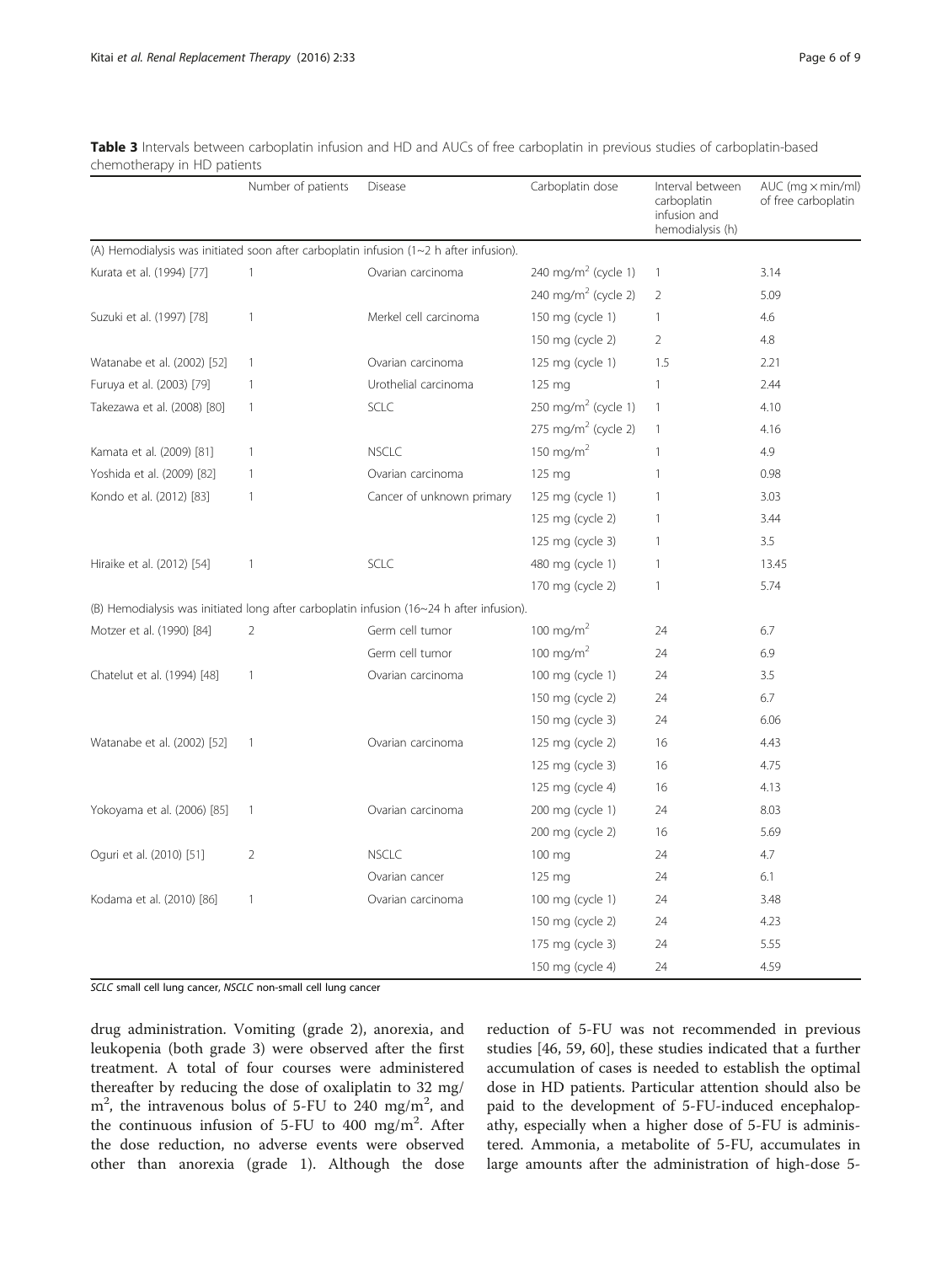<span id="page-6-0"></span>FU [[61, 62\]](#page-8-0). Renal dysfunction may be an aggravating factor of hyperammonemia related to 5-FU infusion [[63](#page-8-0), [64\]](#page-8-0). It has been suggested that a large amount of fluoroacetate, a final metabolite of 5-FU, could be accumulated in patients with renal dysfunction and inhibit the Krebs cycle. This could cause impairment in the ATPdependent urea cycle, resulting in lactic acidosis and further exacerbation of a hyperammonemic state [[62](#page-8-0), [64\]](#page-8-0). The direct toxicity of alpha-fluoro-beta-alanine (FBAL), an intermediate metabolite of 5-FU, on myelin was also proposed as the cause of 5-FU-induced encephalopathy [\[65](#page-8-0)]. In HD patients, FBAL, which is mainly excreted by the kidney with minor elimination via bile and the bowel, was reported to accumulate approximately twofold higher than expected in patients with normal renal function [\[66](#page-8-0)]. The authors also reported that FBAL could be eliminated by HD, suggesting that more intensive dialysis treatment may be useful for improving the elimination of FBAL to minimize the possible risks of FBAL-mediated toxicity.

#### Tyrosine kinase inhibitors

Several studies have recently examined the pharmacokinetics of tyrosine kinase inhibitors such as sunitinib, imatinib, sorafenib, and erlotinib in HD patients [[67](#page-8-0)– [71\]](#page-8-0). After oral administration, these agents are primarily metabolized in the liver by cytochrome CYP3A4, with only a small proportion excreted in the urine [\[72, 73](#page-8-0)]. These agents were reported to be minimally affected by HD [\[67](#page-8-0), [69](#page-8-0)–[71](#page-8-0)]. Therefore, administration can take place anytime, independent of the HD sessions. Previous studies have shown that treatment with these agents is well tolerated and has good efficacy in patients with ESRD [\[71](#page-8-0), [72](#page-8-0), [74, 75\]](#page-8-0). However, one study showed that dose reduction or discontinuation of sorafenib was frequently needed (even with lower concentrations of sorafenib) in patients with metastatic renal cell carcinoma undergoing HD [\[70](#page-8-0)]. Serious adverse events were found in 9 of 10 patients, including a grade 5 subarachnoid hemorrhage and a grade 4 cerebellar hemorrhage. The authors suggested that the patients on chronic HD might be susceptible to the unfavorable effects of antiangiogenic agents like sorafenib due to their vulnerable vascular tissues. Treatment of HD patients with tyrosine kinase inhibitors appears to be feasible, but special attention should be paid to the occurrence of serious adverse events, considering the underlying risk factors of HD patients.

# Conclusions

Since a growing number of patients with ESRD are developing cancer, it is essential to establish evidencebased recommendations for cancer screening and anticancer treatment in the ESRD population. This review

provided recent evidence for cancer risk and screening in the ESRD population. There is a pressing need for clinical trials that are designed to identify those who would benefit from cancer screening in this population. This review article also addressed the pharmacokinetics of representative anti-cancer agents, carboplatin, 5-FU, and tyrosine kinase inhibitors. Although the optimal interval between dialysis sessions and carboplatin infusion has not been fully investigated, the usefulness of the administration of carboplatin to HD patients has been documented in previous reports, in which the dose was calculated by the Calvert formula, assuming the GFR to be zero. While the dose reduction of 5-FU may not be recommended in previous studies, the metabolites of 5- FU such as ammonia, fluoroacetate, and FBAL can be accumulated in HD patients, indicating the need for the reassessment of the optimal dose of 5-FU in HD patients. Although treatment with tyrosine kinase inhibitors at the same dose as in normal subjects is often feasible in HD patients, it should be kept in mind that HD patients might be more susceptible to adverse effects due to underlying risk factors. The data are limited, mostly consisting of single case studies that have examined different chemotherapy protocols. Future studies employing the same regimen for larger patient populations are warranted. The accumulation of studies will lead to the establishment of optimal therapeutic strategies for patients suffering from cancer and kidney disease.

#### Competing interests

MY is on the advisory board of Astellas and receives research grants from Astellas, Chugai Pharmaceutical Co. (Tokyo, Japan), Daiichi Sankyo, Fujiyakuhin, Kyowa Hakko Kirin, Mitsubishi Tanabe Pharma Corporation, MSD, Nippon Boehringer Ingelheim, and Torii.

#### Authors' contributions

All authors read and approved the final manuscript.

#### Funding

Our department is supported by Grants-in-Aid for Scientific Research (B 26293202 to MY, C 25461221 to TM, Houga 26670430 to MY) from the Japan Society for the Promotion of Science (JSPS), a CREST award from the Japan Science and Technology Agency (to MY), a grant from the Japanese Association of Dialysis Physicians (JADP Grant 2014-11 to TM), a grant from the Kidney Foundation of Japan (JKF14-2 to TM), and Integration Research for Agriculture and Interdisciplinary Fields from the National Agriculture and Food Research Organization (to MY).

#### Author details

<sup>1</sup>Department of Nephrology, Graduate School of Medicine, Kyoto University 54 Shogoin-Kawaracho, Sakyo-ku, Kyoto 606-8507, Japan. <sup>2</sup>Department of Therapeutic Oncology, Graduate School of Medicine, Kyoto University, Kyoto, Japan.

#### Received: 7 February 2016 Accepted: 6 May 2016 Published online: 01 August 2016

#### References

1. Kitai Y, Matsubara T, Yanagita M. Onco-nephrology: current concepts and future perspectives. Jpn J Clin Oncol. 2015;45:617–28.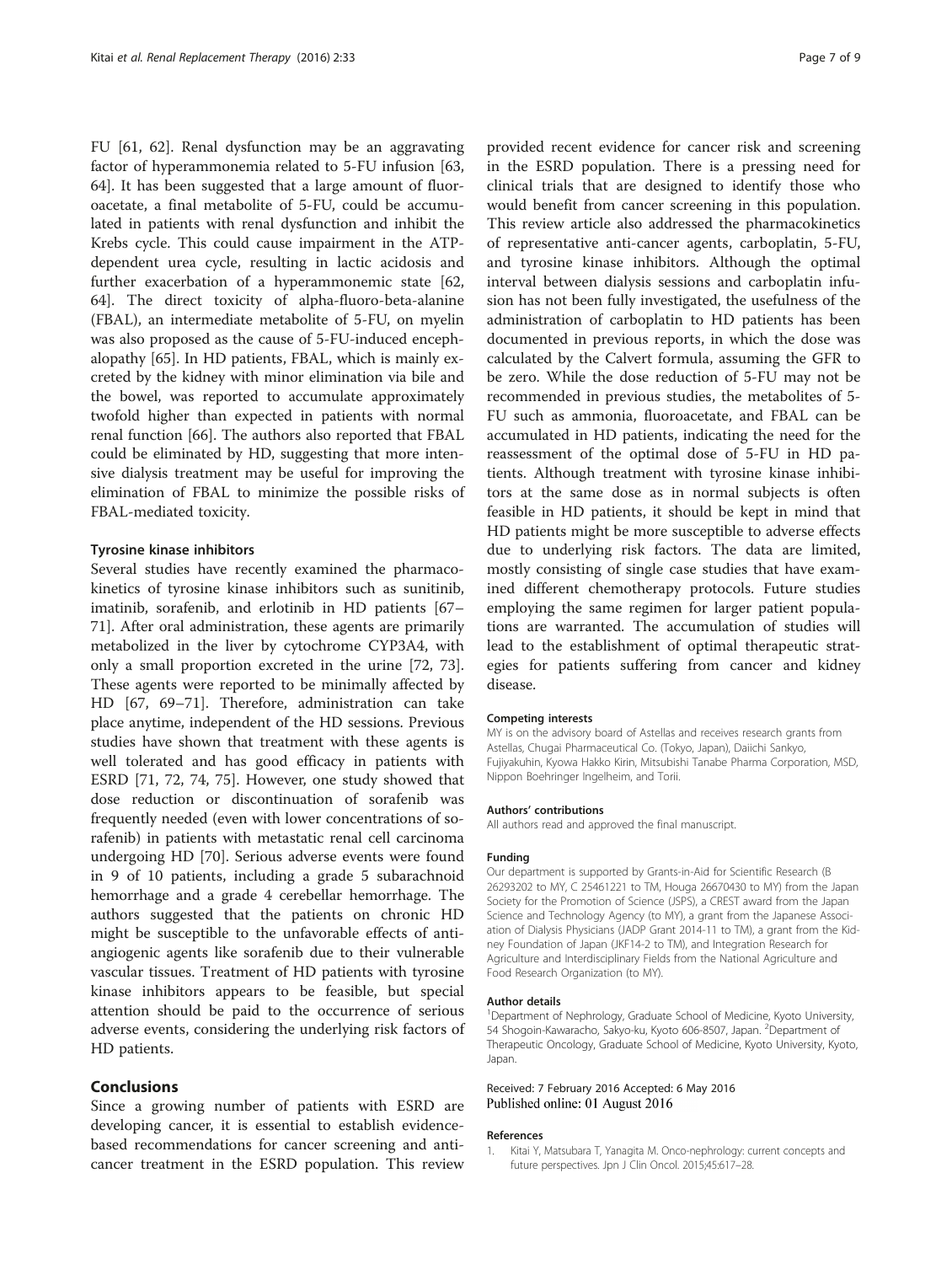- <span id="page-7-0"></span>2. Berns JS, Rosner MH. Onco-nephrology: what the nephrologist needs to know about cancer and the kidney. Clin J Am Soc Nephrol. 2012;7:1691.
- 3. Cosmai L, Porta C, Gallieni M, Perazella MA. Onco-nephrology: a decalogue. Nephrol Dial Transplant. 2016;31:515–19.
- 4. Buccianti G, Maisonneuve P, Ravasi B, Cresseri D, Locatelli F, Boyle P. Cancer among patients on renal replacement therapy: a population-based survey in Lombardy, Italy. Int J Cancer. 1996;66:591–3.
- Maisonneuve P, Agodoa L, Gellert R, Stewart JH, Buccianti G, Lowenfels AB, et al. Cancer in patients on dialysis for end-stage renal disease: an international collaborative study. Lancet. 1999;354:93–9.
- 6. Chertow GM, Paltiel AD, Owen WF, Lazarus JM. Cost-effectiveness of cancer screening in end-stage renal disease. Arch Intern Med. 1996;156:1345–50.
- 7. Kajbaf S, Nichol G, Zimmerman D. Cancer screening and life expectancy of Canadian patients with kidney failure. Nephrol Dial Transplant. 2002;17:1786–9.
- Janus N, Launay-Vacher V, Thyss A, Boulanger H, Moranne O, Islam MS, et al. Management of anticancer treatment in patients under chronic dialysis: results of the multicentric CANDY (CANcer and DialYsis) study. Ann Oncol. 2013;24:501–7.
- 9. Birkeland SA, Løkkegaard H, Storm HH. Cancer risk in patients on dialysis and after renal transplantation. Lancet. 2000;355:1886–7.
- 10. Vajdic CM, McDonald SP, McCredie MR, van Leeuwen MT, Stewart JH, Law M, et al. Cancer incidence before and after kidney transplantation. JAMA. 2006;296:2823–31.
- 11. Stewart JH, Buccianti G, Agodoa L, Gellert R, McCredie MR, Lowenfels AB, et al. Cancers of the kidney and urinary tract in patients on dialysis for end-stage renal disease: analysis of data from the United States, Europe, and Australia and New Zealand. J Am Soc Nephrol. 2003;14:197–207.
- 12. Linet MS, Chow WH, McLaughlin JK, Wacholder S, Yu MC, Schoenberg JB, et al. Analgesics and cancers of the renal pelvis and ureter. Int J Cancer. 1995;62:15–8.
- 13. Gago-Dominguez M, Yuan JM, Castelao JE, Ross RK, Yu MC. Regular use of analgesics is a risk factor for renal cell carcinoma. Br J Cancer. 1999;81:542–8.
- 14. Talar-Williams C, Hijazi YM, Walther MM, Linehan WM, Hallahan CW, Lubensky I, et al. Cyclophosphamide-induced cystitis and bladder cancer in patients with Wegener granulomatosis. Ann Intern Med. 1996;124:477–84.
- 15. Heidland A, Bahner U, Vamvakas S. Incidence and spectrum of dialysisassociated cancer in three continents. Am J Kidney Dis. 2000;35:347–51. discussion 352-343.
- 16. Shebl FM, Warren JL, Eggers PW, Engels EA. Cancer risk among elderly persons with end-stage renal disease: a population-based case-control study. BMC Nephrol. 2012;13:65.
- 17. Lin MY, Kuo MC, Hung CC, Wu WJ, Chen LT, Yu ML, et al. Association of dialysis with the risks of cancers. PLoS One. 2015;10:e0122856.
- 18. Niu MT, Coleman PJ, Alter MJ. Multicenter study of hepatitis C virus infection in chronic hemodialysis patients and hemodialysis center staff members. Am J Kidney Dis. 1993;22:568–73.
- 19. Fabrizi F, Bunnapradist S, Martin P. HBV infection in patients with end-stage renal disease. Semin Liver Dis. 2004;24 Suppl 1:63–70.
- 20. Fairley CK, Chen S, Tabrizi SN, McNeil J, Becker G, Walker R, et al. Prevalence of HPV DNA in cervical specimens in women with renal transplants: a comparison with dialysis-dependent patients and patients with renal impairment. Nephrol Dial Transplant. 1994;9:416–20.
- 21. Kaidu K, Tanaka Y, Tokui N. Shindan to Chiryou (in Japanese). 2013;101:1071–76 <http://shindan.co.jp/books/index.php?menu=10&cd=2130700&kbn=2#ronbun>.
- 22. Yanik EL, Clarke CA, Snyder JJ, Pfeiffer RM, Engels EA. Variation in cancer incidence among patients with ESRD during kidney function and nonfunction intervals. J Am Soc Nephrol. 2015; epub ahead of print.
- 23. van Leeuwen MT, Webster AC, McCredie MR, Stewart JH, McDonald SP, Amin J, et al. Effect of reduced immunosuppression after kidney transplant failure on risk of cancer: population based retrospective cohort study. BMJ. 2010;340:c570.
- 24. Woolf SH, Harris R. The harms of screening: new attention to an old concern. JAMA. 2012;307:565–6.
- 25. Walter LC, Covinsky KE. Cancer screening in elderly patients: a framework for individualized decision making. JAMA. 2001;285:2750–6.
- 26. Royce TJ, Hendrix LH, Stokes WA, Allen IM, Chen RC. Cancer screening rates in individuals with different life expectancies. JAMA Intern Med. 2014;174:1558–65.
- 27. Holley JL. Preventive medical screening is not appropriate for many chronic dialysis patients. Semin Dial. 2000;13:369–71.
- 28. LeBrun CJ, Diehl LF, Abbott KC, Welch PG, Yuan CM. Life expectancy benefits of cancer screening in the end-stage renal disease population. Am J Kidney Dis. 2000;35:237–43.
- 29. Nakai S, Hanafusa N, Masakane I, Taniguchi M, Hamano T, Shoji T, et al. An overview of regular dialysis treatment in Japan (as of 31 December 2012). Ther Apher Dial. 2014;18:535–602.
- 30. Goodkin DA, Bragg-Gresham JL, Koenig KG, Wolfe RA, Akiba T, Andreucci VE, et al. Association of comorbid conditions and mortality in hemodialysis patients in Europe, Japan, and the United States: the Dialysis Outcomes and Practice Patterns Study (DOPPS). J Am Soc Nephrol. 2003;14:3270–7.
- 31. Holley JL. Screening, diagnosis, and treatment of cancer in long-term dialysis patients. Clin J Am Soc Nephrol. 2007;2:604–10.
- 32. Odagiri E, Jibiki K, Takeda M, Sugimura H, Iwachika C, Abe Y, et al. Effect of hemodialysis on the concentration of the seven tumor markers carcinoembryonic antigen, alpha-fetoprotein, squamous cell carcinomarelated antigen, neuron-specific enolase, CA 125, CA 19-9 and CA 15-3 in uremic patients. Am J Nephrol. 1991;11:363–8.
- 33. Kashiwabara K, Nakamura H, Yagyu H, Kishi K, Matsuoka T, Esaki T. Changes in squamous cell carcinoma-related antigen levels before and after hemodialysis in relation to the model of dialyzer employed. Intern Med. 2000;39:291–5.
- 34. Christensson A, Björk T, Nilsson O, Dahlén U, Matikainen MT, Cockett AT, et al. Serum prostate specific antigen complexed to alpha 1 antichymotrypsin as an indicator of prostate cancer. J Urol. 1993;150:100–5.
- 35. Bruun L, Björk T, Lilja H, Becker C, Gustafsson O, Christensson A. Percent-free prostate specific antigen is elevated in men on haemodialysis or peritoneal dialysis treatment. Nephrol Dial Transplant. 2003;18:598–603.
- 36. Zeimet AG, Marth C, Offner FA, Obrist P, Uhl-Steidl M, Feichtinger H, et al. Human peritoneal mesothelial cells are more potent than ovarian cancer cells in producing tumor marker CA-125. Gynecol Oncol. 1996;62:384–9.
- 37. Sevinc A, Buyukberber S, Sari R, Kiroglu Y, Turk HM, Ates M. Elevated serum CA-125 levels in hemodialysis patients with peritoneal, pleural, or pericardial fluids. Gynecol Oncol. 2000;77:254–7.
- 38. Bastani B, Chu N. Serum CA-125 level in end-stage renal disease patients maintained on chronic peritoneal dialysis or hemodialysis: the effect of continuous presence of peritoneal fluid, peritonitis, and peritoneal catheter implantation. Am J Nephrol. 1995;15:468–72.
- 39. Xiaofang Y, Yue Z, Xialian X, Zhibin Y. Serum tumour markers in patients with chronic kidney disease. Scand J Clin Lab Invest. 2007;67:661-7.
- 40. Filella X, Cases A, Molina R, Jo J, Bedini JL, Revert L, et al. Tumor markers in patients with chronic renal failure. Int J Biol Markers. 1990;5:85–8.
- 41. Arik N, Adam B, Akpolat T, Haşil K, Tabak S. Serum tumour markers in renal failure. Int Urol Nephrol. 1996;28:601–4.
- 42. Tzitzikos G, Saridi M, Filippopoulou T, Makri A, Goulioti A, Stavropoulos T, et al. Measurement of tumor markers in chronic hemodialysis patients. Saudi J Kidney Dis Transpl. 2010;21:50–3.
- 43. Arican A, Ozdemir N, Sezer S, Erten Y, Güz G, Turan M, et al. Tumor markers in hemodialysis patients. Transplant Proc. 1999;31:3367–8.
- 44. Ajam M, Ramanujam LS, Gandhi VC, Leehey DJ, Ing TS, Schnell TG, et al. Colon-cancer screening in dialysis patients. Artif Organs. 1990;14:95–7.
- 45. Castellanos M, Varma S, Ahern K, Grosso SJ, Buchbinder S, D'Angelo D, et al. Increased breast calcifications in women with ESRD on dialysis: implications for breast cancer screening. Am J Kidney Dis. 2006;48:301–6.
- 46. Janus N, Thariat J, Boulanger H, Deray G, Launay-Vacher V. Proposal for dosage adjustment and timing of chemotherapy in hemodialyzed patients. Ann Oncol. 2010;21:1395–403.
- 47. Nolin TD, Unruh ML. Clinical relevance of impaired nonrenal drug clearance in ESRD. Semin Dial. 2010;23:482–5.
- 48. Chatelut E, Rostaing L, Gualano V, Vissac T, De Forni M, Ton-That H, et al. Pharmacokinetics of carboplatin in a patient suffering from advanced ovarian carcinoma with hemodialysis-dependent renal insufficiency. Nephron. 1994;66:157–61.
- 49. English MW, Lowis SP, Peng B, Boddy A, Newell DR, Price L, et al. Pharmacokinetically guided dosing of carboplatin and etoposide during peritoneal dialysis and haemodialysis. Br J Cancer. 1996;73:776–80.
- 50. Calvert AH, Newell DR, Gumbrell LA, O'Reilly S, Burnell M, Boxall FE, et al. Carboplatin dosage: prospective evaluation of a simple formula based on renal function. J Clin Oncol. 1989;7:1748–56.
- 51. Oguri T, Shimokata T, Inada M, Ito I, Ando Y, Sasaki Y, et al. Pharmacokinetic analysis of carboplatin in patients with cancer who are undergoing hemodialysis. Cancer Chemother Pharmacol. 2010;66:813–7.